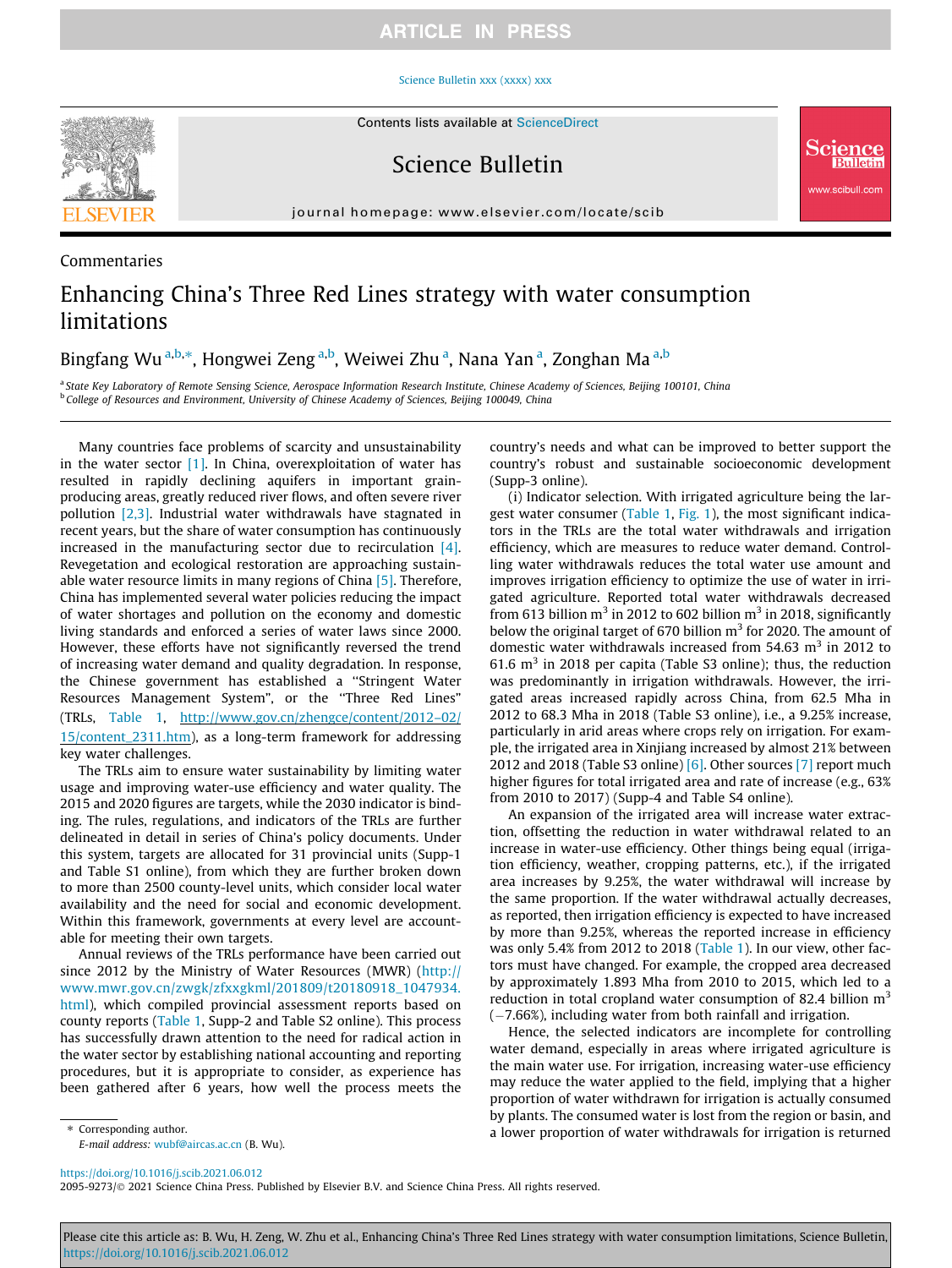#### <span id="page-1-0"></span>Table 1

The ''Three Red Lines" indicators, phased targets.

| Red Line                                                     | Indicator                                                                            | Phased target |      |      | Annual review |       |       |       |       |       |       |
|--------------------------------------------------------------|--------------------------------------------------------------------------------------|---------------|------|------|---------------|-------|-------|-------|-------|-------|-------|
|                                                              |                                                                                      | 2015          | 2020 | 2030 | 2012          | 2013  | 2014  | 2015  | 2016  | 2017  | 2018  |
| Control of water resources<br>development and<br>utilization | Total amount of water use in the whole<br>country (billion $m^3$ )                   | 635           | 670  | 700  | 613.1         | 618.3 | 609.5 | 610.2 | 604.0 | 604.3 | 601.6 |
| Water-use efficiency                                         | Water use per thousand yuan of industrial<br>value added $(m^3)$                     | $13^{a}$      | 6.5  | 4.0  | 6.90          | 6.70  | 5.95  | 5.83  | 5.28  | 4.56  | 4.13  |
|                                                              | Irrigation efficiency for whole irrigation<br>system $(\%)$                          | 53            | 55   | 60   | 51.6          | 52.3  | 53.0  | 53.6  | 54.2  | 54.8  | 54.4  |
| Restriction of pollution in<br>water function zones          | Water quality compliance for important<br>rivers and lakes in the function zones (%) | 60            | 80   | 95   | 63.5          | 63.0  | 67.9  | 70.8  | 73.4  | 76.9  | $_b)$ |

a) 30% reduction from 2010; b) ''-": data is unavailable.



Fig. 1. Target and annual review of water use amount and irrigation area.

to the basin hydrological system. Improving irrigation efficiency will increase local crop yield, requiring more water for transpiration. Farmers tend to cultivate crops with higher water consumption or increase cropping intensity once water withdrawals are saved under higher water-use efficiency; under such conditions, the total water consumption amount may not decrease or may even increase. Consequently, less water is involved in basin water cycling [\[8\],](#page-2-0) and return flows to other users must decrease.

Therefore, the pursuit of on-farm water-use efficiency may be counterproductive in terms of restoring a balance between demand and supply. In the absence of water consumption controls at the basin scale—the so-called ''paradox of irrigation efficiency" [\[8\]](#page-2-0)—results in either increased depletion of aquifers and rivers or reduced availability of water to other users  $[2,8]$ . Simple reliance on the control of withdrawals will tend to induce higher water consumption, as evidenced in the Murray Darling Basin, Australia, where substantial investments in on-farm efficiency have not gen-erated measurable water savings [\[9\].](#page-2-0) Reduced water consumption must be a primary indicator [\[5\]](#page-2-0).

While it is desirable to limit water withdrawals, an additional indicator of water consumption can confirm whether reported reductions in withdrawals are real, indicating whether water is actually being released to the environment as a result of reduced withdrawals and increased water-use efficiency. Thus, while withdrawals should continue to be monitored, additional independent data on water consumption should be collected and are readily available from satellite-derived evapotranspiration data [\[10,11\].](#page-2-0) Together, both would ensure better informed management decisions and a clearer indication of success in controlling water demand.

(ii) Setting the targets. China's climate varies from extreme aridity to wet, and this regionally uneven water scarcity is exacerbated by pollution [\[12\].](#page-2-0) Withdrawal limitations are necessary for arid regions but are not a priority in wet areas, where the main concern is inadequate quality. Only eleven of the thirty-one reporting regions are genuinely water scarce [\[13\].](#page-2-0) The water crisis occurs because of the spatiotemporal mismatch between freshwater demand and availability  $[1]$ , which requires locally specified targets to recognize the importance of matching water policies to places [\[12\].](#page-2-0) Such targets should be adjusted to reflect the actual degree of local water scarcity in each region and province (Table S4 online).

Human activities and climate change have significantly influenced the natural hydrological cycle and altered water resource availability [\[14\].](#page-2-0) In recent decades, the natural landscape and associated hydrological characteristics have changed substantially worldwide as well as in China. It was observed that revegetation in China's Loess Plateau was approaching sustainable water resource limits [\[5,15\]](#page-2-0). The expansion of forests consumes more water, leading to a large decrease in the ratio of runoff to precipitation in many catchments [\[5\].](#page-2-0)

Each of these interventions alters the spatiotemporal processes of the hydrological cycle, but these changes are not adequately reflected in the hydrologic models on which estimates of sustainable water use are based  $[5]$ . Therefore, a water consumption balance approach must be adopted to provide objective estimates of the available consumable water (ACW) for human use, i.e., the consumption cap at the basin or subbasin scale [\[10\]](#page-2-0). Such an approach would allow an analysis of the impacts of climate change, cropland expansion and large-scale revegetation programs. Furthermore, extended droughts or projected declines in precipitation due to climate change could be evaluated in terms of their impacts on the basin consumption cap [\[14\],](#page-2-0) particularly for setting the 2030 targets.

The redline on water withdrawals helps ensure reallocation to environmental flows but does not capture the changes in ecological water consumption. Most rainfall is consumed locally by the natural landscape on which it falls—forests, grassland and wetland. These areas dominate the water consumption in arid or semiarid basins. Therefore, the ACW method, through summing the water consumption of the natural landscape, provides a basis for the rational tradeoff between the TRLs targets and environmental restoration, preventing water from being overallocated for afforestation and under allocated for human use [\[10\].](#page-2-0) This is especially relevant in China, which is experiencing significant greening of forests [\[5\]](#page-2-0) (Table S3 online).

The target for industrial water-use efficiency was set low to be easily achieved, with the 2020 target already being exceeded in 2014 and the 2030 target being approached by 2018. Other government statistics report that industrial water-use efficiency increased from 5.46 m<sup>3</sup>/1000 yuan in 2012 to 3.35 m<sup>3</sup>/1000 yuan in 2018 (Table S5 online), which was significantly lower than the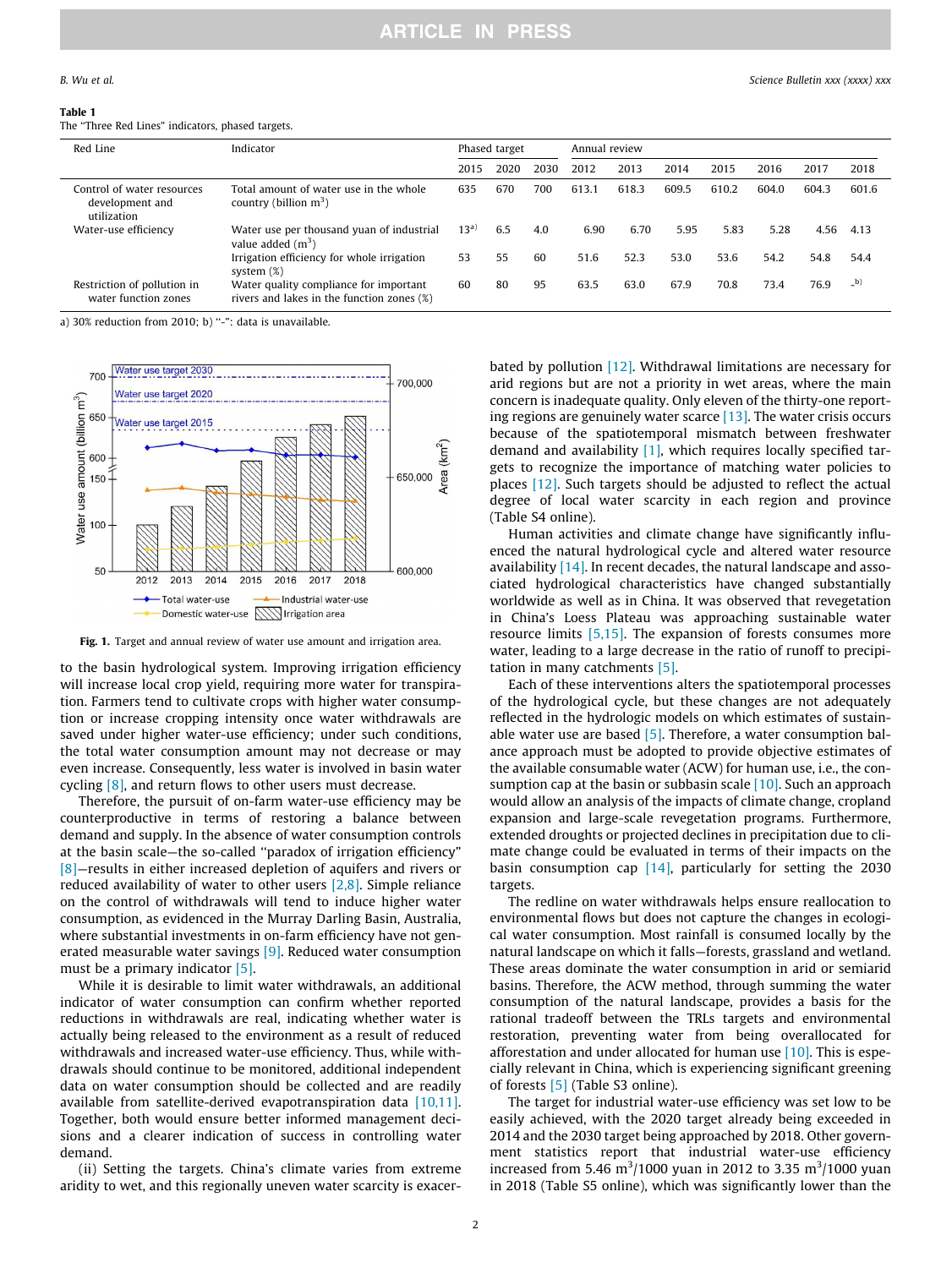<span id="page-2-0"></span>data reported in the annual review (6.9 and 4.13  $\mathrm{m}^3/\mathrm{1000}$  yuan, respectively) [\(Table 1](#page-1-0)). It seems that the target was set very low and has not been appropriately specified, thereby failing to consider the rapid industrial development and the evolution to higher value-added, less water intensive industry.

(iii) Independent assessment. Without credible capacity to monitor and enforce agreed norms, the TRLs could be weakened, derailed, or ignored. The MWR prepared their evaluation based on provincial reports, and it was not realistic for the MWR to verify the information based on conventional data collection methods. Furthermore, the data that are reported under the TRLs program are not routinely compared to other sources for consistency or validation. Therefore, it is essential to develop an independent performance review process to track the implementation of the TRLs using independent data sources with support by cutting-edge and cost-effective technologies (e.g., remote sensing, artificial intelligence, and big data).

Remote sensing provides a powerful complementary tool to conventional data sources. It can accurately directly monitor changes over time in indicators such as evapotranspiration [11], precipitation and soil moisture data, water surface areas, urban development and land-use patterns. These data contribute substantially to preparing a water consumption balance [10]. The declining trend in total water use was confirmed from the cropland reduction derived from land cover products [7]. Water consumption has been successfully obtained through remote sensing of evapotranspiration in major basins in North China, such as the Turpan Basin (Supp-5 online), Hai Basin, and Heihe Basin, over daily, monthly and annual time steps, covering 2000–2020. The costs of deriving these data through remote sensing are low much less than maintaining the cost of water-metering equipment. This independent system can underpin the performance review to rigorously evaluate the outcomes of TRLs. The incorporation of ground measurements and crowdsourcing data is essential for independent assessment, not only for calibration and validation but also for supplementary data, e.g., the measurement of industrial and domestic water withdrawals and return flows to derive consumptive water use. Such successful independent assessments require high-quality data, adequate financial support and legal system guarantees to ensure sustainable and fair evaluation processes.

Overall, good governance requires a sound physical understanding of the resource, institutional accountability, transparency, legitimacy, public participation, justice, and efficiency. In establishing the TRLs, the government of China has improved accountability at all administrative levels, which are encouraged to find appropriate solutions, create a national program for reporting, and establish political commitments to targets to restore sustainable water use. These methods help with addressing the difficult issues where such problems are widespread [2,3]. Introducing consumptive use as an indicator enhances the clarity of objectives, the design of interventions, and the monitoring of outcomes for the TRLs program. Setting targets with an adequate reflection of local water scarcity and the impacts of human activities and climate change can make the goals more realistic and easier to implement and assess with regional specificity and priorities. Introducing independent assessments with remote sensing and cutting-edge technology, such as artificial intelligence and crowdsourcing data, will significantly increase the fairness, justice, and efficiency of implementing the TRLs in China. The changes recommended above would make the TRLs more effective in meeting the objectives established by the government, grounding the scientific foundation of the process. The World Bank Turpan project provides a paradigm (Supp-5 online), although it was not designed particularly for the TRLs.

Experiences over the past 6 years have shown that such programs are feasible in China, though perhaps less so in countries with different political institutions [14] (Supp-5 online). In fact, accountability at all levels of government is lacking in much of the world. Water is a common good, and a market-based approach, especially if inadequately grounded on the details of the hydrological system, cannot solve the problem, as evident from Australia's experience [9]. In our view, centralized control and bottom-up solutions with economic incentives using water consumption as a fundamental variable within a changing environment could ensure the implementation of remedial activities to achieve reallocation of water to the environment while allowing other sectors to continually grow.

### Conflict of interest

The authors declare that they have no conflict of interest.

#### Acknowledgments

This work was jointly supported by the National Key Research and Development Program of China (2016YFA0600304) and the Key Research Program of Frontier Science of the Chinese Academy of Sciences (QYZDY-SSW-DQC014). The authors are grateful to Liping Jiang and Chris Perry from World Bank for their comments on earlier drafts.

#### Appendix A. Supplementary materials

Supplementary materials to this article can be found online at [https://doi.org/10.1016/j.scib.2021.06.012.](https://doi.org/10.1016/j.scib.2021.06.012)

### References

- [1] [Mekonnen MM, Hoekstra AY. Four billion people facing severe water scarcity.](http://refhub.elsevier.com/S2095-9273(21)00417-5/h0005) [Sci Adv 2016;2:e1500323.](http://refhub.elsevier.com/S2095-9273(21)00417-5/h0005)
- [2] [Liu J, Yang W. Water sustainability for China and beyond. Science](http://refhub.elsevier.com/S2095-9273(21)00417-5/h0010) [2012;337:649–50.](http://refhub.elsevier.com/S2095-9273(21)00417-5/h0010)
- [3] Qiu J. China faces up to groundwater crisis. Nature, 2010, 466: 308
- [4] [Flörke M, Kynast E, Bärlund I, et al. Domestic and industrial water uses of the](http://refhub.elsevier.com/S2095-9273(21)00417-5/h0020) [past 60 years as a mirror of socio-economic development: a global simulation](http://refhub.elsevier.com/S2095-9273(21)00417-5/h0020) [study. Glob Environ Change 2013;23:144–56.](http://refhub.elsevier.com/S2095-9273(21)00417-5/h0020)
- [5] [Feng X, Fu B, Piao S, et al. Revegetation in China's Loess Plateau is approaching](http://refhub.elsevier.com/S2095-9273(21)00417-5/h0025) [sustainable water resource limits. Nat Clim Chang 2016;6:1019–22.](http://refhub.elsevier.com/S2095-9273(21)00417-5/h0025)
- [6] [National Bureau of Statistics. China statistical yearbook 2018. Beijing: China](http://refhub.elsevier.com/S2095-9273(21)00417-5/h0030) [Statistics Press; 2018](http://refhub.elsevier.com/S2095-9273(21)00417-5/h0030).
- [7] [Wu B, Qian J, Zeng Y, et al. Land cover atlas of the People's Republic of China](http://refhub.elsevier.com/S2095-9273(21)00417-5/h0035) [\(1:1000000\). Beijing: SinoMaps Press; 2017.](http://refhub.elsevier.com/S2095-9273(21)00417-5/h0035)
- [8] [Grafton RQ, Williams J, Perry CJ, et al. The paradox of irrigation efficiency.](http://refhub.elsevier.com/S2095-9273(21)00417-5/h0040) [Science 2018;361:748–50](http://refhub.elsevier.com/S2095-9273(21)00417-5/h0040).
- [9] [Grafton RQ. Water reform and planning in the Murray-Darling Basin. Australia.](http://refhub.elsevier.com/S2095-9273(21)00417-5/h0045) [Water Econ Policy 2017;3:1–18](http://refhub.elsevier.com/S2095-9273(21)00417-5/h0045).
- [10] [Wu B, Zeng H, Yan N, et al. Approach for estimating available consumable](http://refhub.elsevier.com/S2095-9273(21)00417-5/h0050) [water for human activities in a river basin. Water Resour Manag](http://refhub.elsevier.com/S2095-9273(21)00417-5/h0050) [2018;32:2353–68](http://refhub.elsevier.com/S2095-9273(21)00417-5/h0050).
- [11] [Wu B, Zhu W, Yan N, et al. Regional actual evapotranspiration estimation with](http://refhub.elsevier.com/S2095-9273(21)00417-5/h0055) [land and meteorological variables derived from multi-source satellite data.](http://refhub.elsevier.com/S2095-9273(21)00417-5/h0055) [Remote Sens 2020;12:332](http://refhub.elsevier.com/S2095-9273(21)00417-5/h0055).
- [12] [Ma T, Sun S, Fu G, et al. Pollution exacerbates China's water scarcity and its](http://refhub.elsevier.com/S2095-9273(21)00417-5/h0060) [regional inequality. Nat Commun 2020;11:650.](http://refhub.elsevier.com/S2095-9273(21)00417-5/h0060)
- [13] [Qiang Z, Peng S, Xi C. Water resources in China from 1956 to 2000: changing](http://refhub.elsevier.com/S2095-9273(21)00417-5/h0065) [properties, causes and implications. Sci Geogr Sin 2011;31:1430–6.](http://refhub.elsevier.com/S2095-9273(21)00417-5/h0065)
- [14] [Grafton RQ, Pittock J, Davis R, et al. Global insights into water resources,](http://refhub.elsevier.com/S2095-9273(21)00417-5/h0070) [climate change and governance. Nat Clim Chang 2013;3:315–21](http://refhub.elsevier.com/S2095-9273(21)00417-5/h0070).
- [15] [Zastrow M. China's tree-planting drive could falter in a warming world. Nature](http://refhub.elsevier.com/S2095-9273(21)00417-5/h0075) [2019;573:474–5.](http://refhub.elsevier.com/S2095-9273(21)00417-5/h0075)